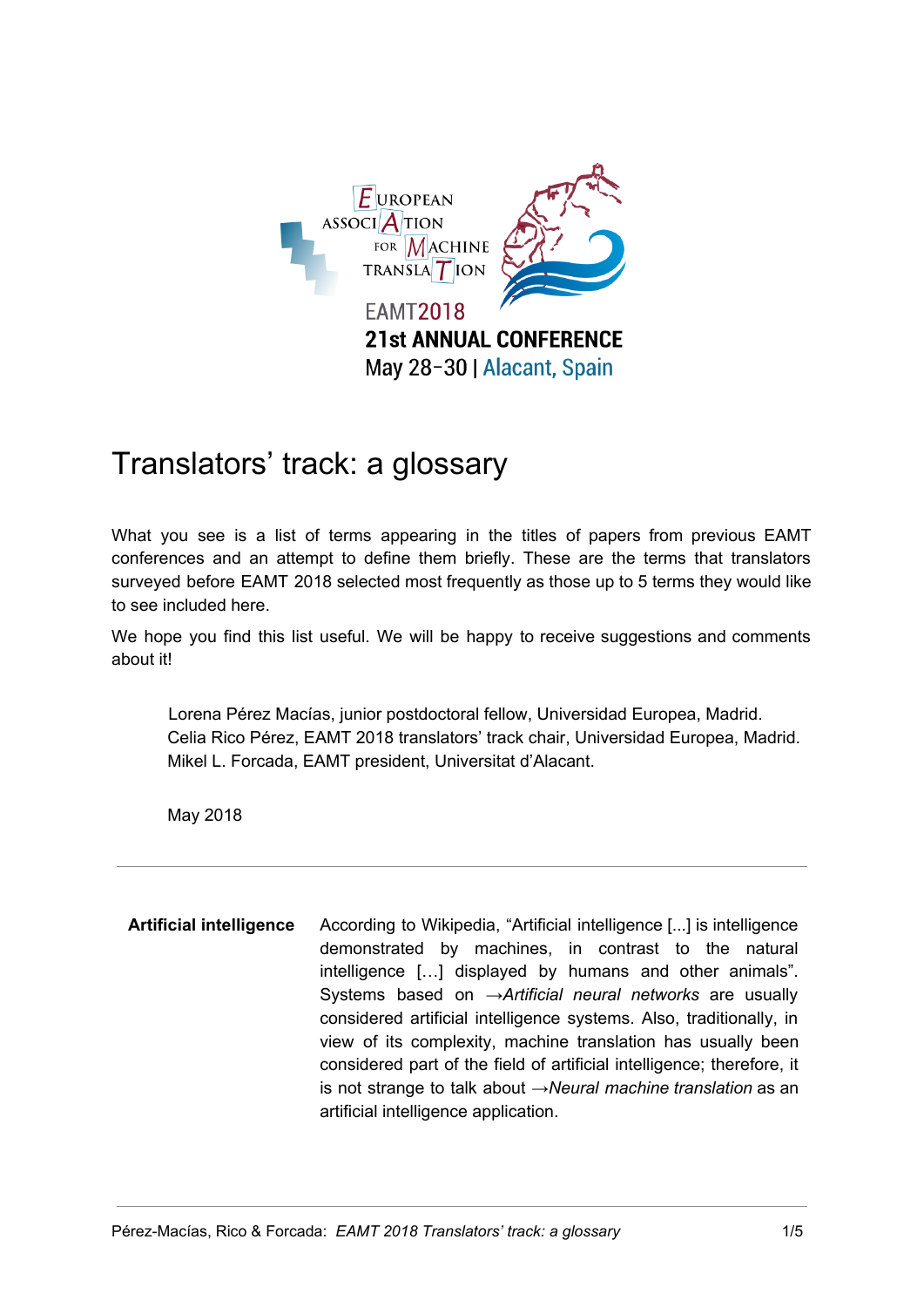- **Artificial neural network** A network of →*Artificial neurons*, connected in a specific way to accomplish a specific computational task. Connections have strengths or *weights* that can be *learned* and regulate how the state or *activation* of an artificial neuron is affected by the *activations* of neighboring neurons (or the value of external inputs), so that the whole network has the desired behaviour.
- **Artificial neuron** An artificial neuron (vaguely inspired on a natural neuron) is a very simple computational unit. Its state or *activation* depends on the stimuli received from other artificial neurons (or external inputs) through its connections.
- **Attention-based neural machine translation** A kind of *→Neural machine translation* using a *learned* mechanism called *attention* to obtain information from selected parts of the source sentence every time a word of the target sentence is produced.
- **Black-box approach** According to Wikipedia, "a black box is a device, system or object which can be viewed in terms of its inputs and outputs [...], without any knowledge of its internal workings. For instance, using an MT system in a black-box approach means that one only has access to the output it produces for the source text it is fed. See *→Glass-box approach*.
- **Controlled language** A subset of a natural language obtained by restricting its grammar and vocabulary in order to make it easier to process by computers; for example, by removing ambiguities and other natural-language features that make machine translation difficult.
	- **Convolutional encoder** A specific kind of *→Encoder* using a →*Convolutional neural network*.
- **Convolutional neural network** When the same artificial neural network is repeatedly applied to every position (for instance, every word) in the input data and its neighbouring positions (for example, neighbouring words) to obtain a new level of context-informed representation for each position. The resulting representations may be processed again in a similar way to generate another level of *deeper* representations (hence *deep learning*) of the original data.
- **Corpus-based machine translation** Machine translation that uses knowledge *learned* from very large parallel corpora containing source-language segments and their target-language translations. Examples: *→Statistical*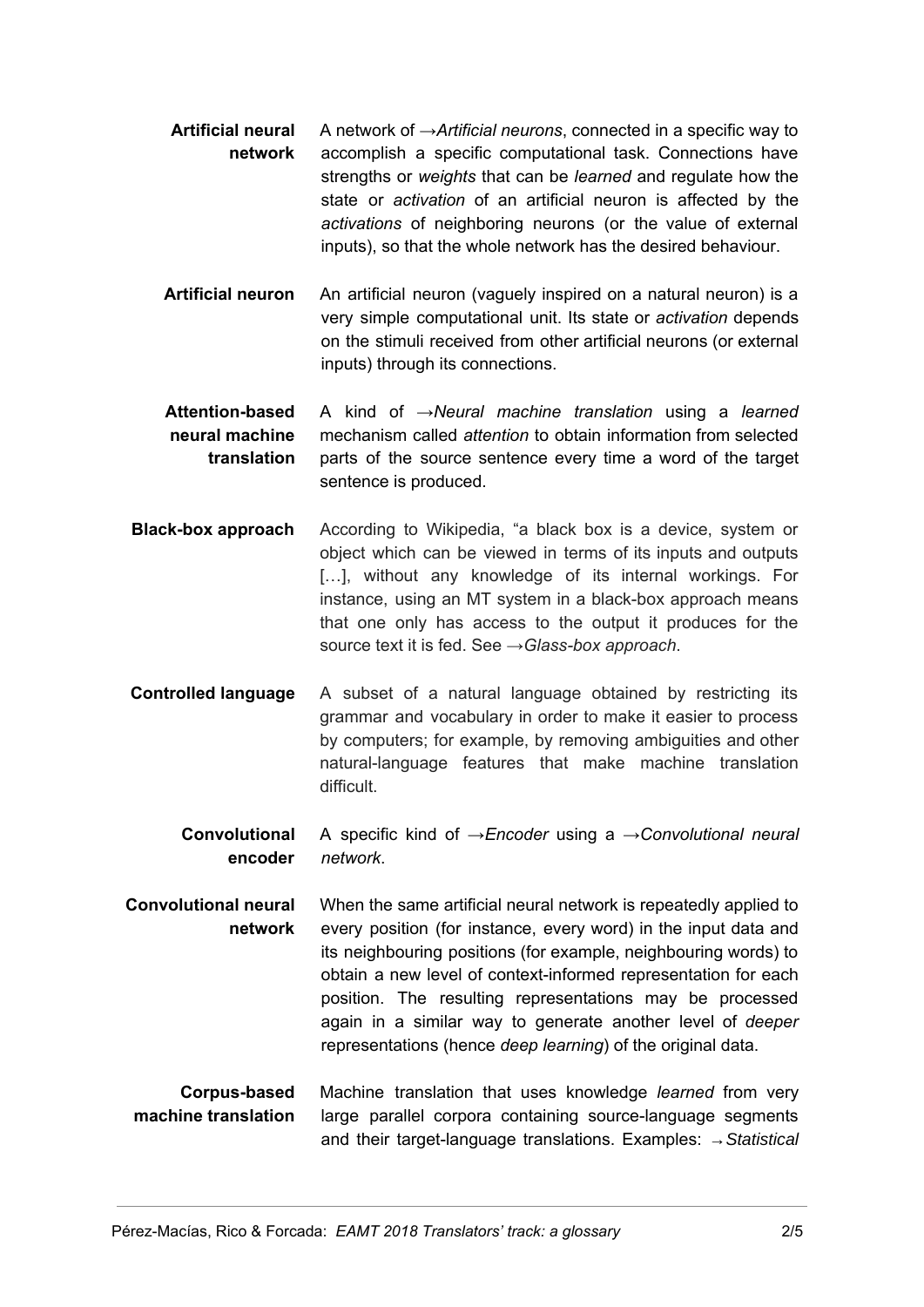*machine translation*, *→Neural machine translation*. As opposed to *→Rule-based machine translation*.

- **Decoder** In *→Neural machine translation*, an →*Artificial neural network* that computes the likelihood that each word in the vocabulary is the next word in the target segment, by looking at the preceding words in the target segments, at one or more *representations* of the previous steps it has taken, and, optionally, using *attention* (see →*Attention-based neural machine translation*), at the representations produced by the →*Encoder* at each position of the source segment.
- **Encoder** In →*Neural machine translation*, an →*Artificial neural network* that reads a source segment and *encodes* it into a series of →*Representations* which will later be processed by a →*Decoder* to generate a target segment.
- **Entropy** In information theory, a measure of the amount of information that is missing before a message is received, therefore, a measure of *uncertainty*. When the entropy is measured in *bits*, it is the minimum number of yes/no questions needed to fully determine (and therefore encode) the contents of the message. Entropy therefore relates to the likelihood of every possible message: when all messages are equally likely, the entropy is maximum. When a single message is the only one that is likely to appear, entropy approaches zero.
- **Glass-box approach** A *glass box* is a device, system or object for which one does not only have access to the output it produces for the inputs it is fed, but one whose internals (such as intermediate results) can be viewed (but usually not altered). For instance, using an MT system in a glass-box approach means that one, in addition to the output it produces for the source text it is fed, has access to internal or intermediate stages of how it has been computed. See *→Black-box approach*.
- **Interactive translation prediction** Also called *interactive machine translation*, a machine translation system that, instead of producing in one go the translation of a whole source segment, provides professional translators with machine-translated suggestions on how to continue the target segment they are typing.
	- **Language model** A language model (usually a *probabilistic* language model) assigns a likelihood or score to a sequence of words, usually a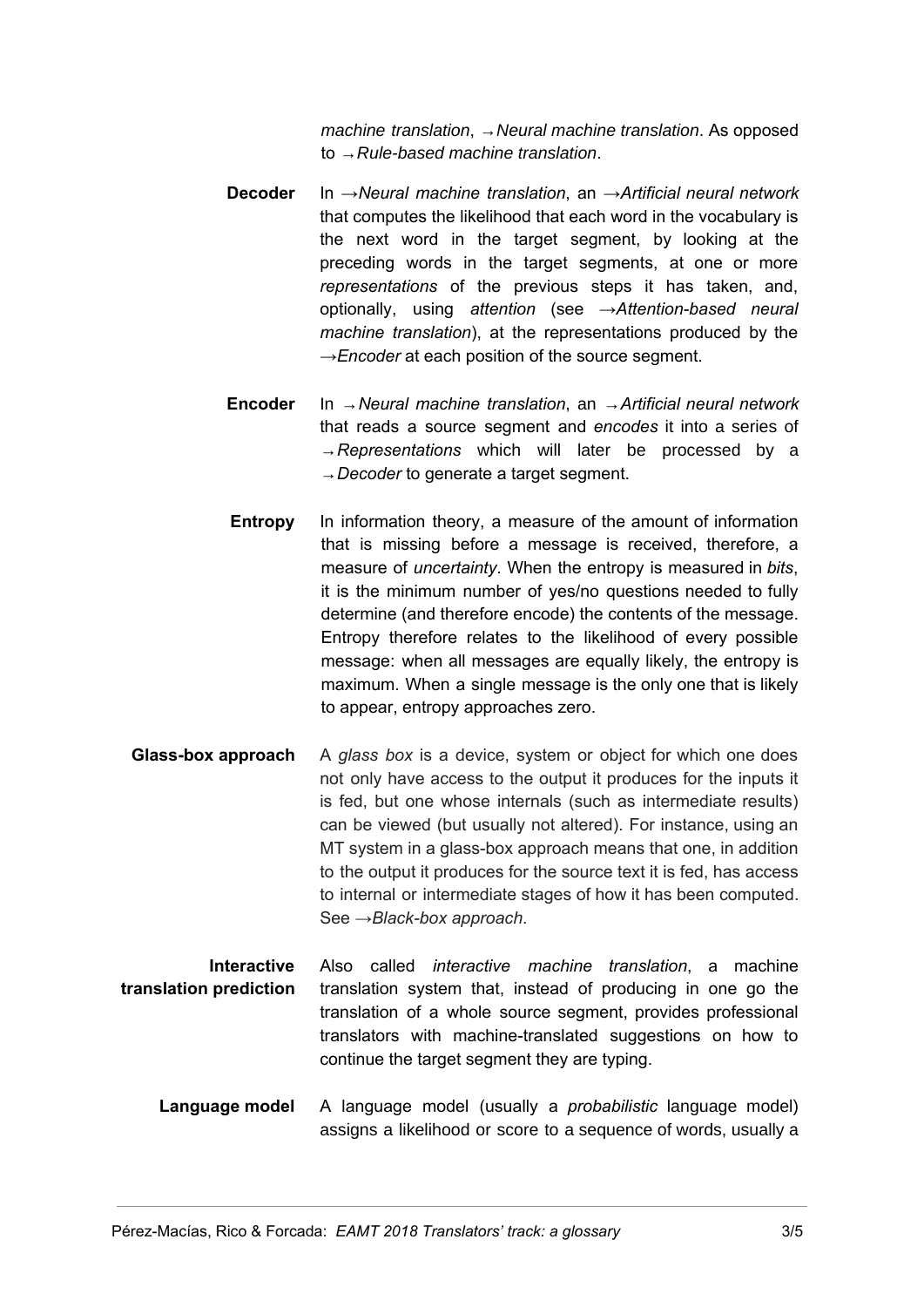sentence. They are commonly used in →*Statistical machine translation* to favour fluent translations.

- *N***- gram** A contiguous sequence of *N* items (for example, words) as seen in a sample of sequences (for example, a corpus of sentences). Statistics about word *N*-grams gathered from a text corpus may be used, for instance, to build probabilistic →*Language models*.
- **Neural machine translation** A kind of →*Corpus-based machine translation* using →*Artificial neural networks* trained on large parallel corpora. Most neural machine translation systems consist of an *→Encoder* and a *→Decoder*, each of which is a specialized artificial neural networks.
- **Open-source** A piece of software is *open-source* (also called *free* software or *free/open-source* software) if it is distributed under a license that allows users to run the software for any purpose as well as to study, modify, and distribute it and any modified versions. Typical free/open-source licenses are the Apache license, the MIT license, the BSD 3-clause license, the GPL license, and two Creative Commons licenses (CC-BY and CC-BY-SA).
- **Phrase-based machine translation** [also *Phrase-based statistical machine translation, PBSMT*] →*Statistical machine translation* using *phrase* pairs, that is, correspondences between sequences of one or more contiguous words, such as (*statistical machine translation, traduction automatique statistique*) as building blocks.
	- **Recurrent encoder** A specific kind of *→Encoder* using a →*Recurrent neural network*.
		- **Recurrent neural network** An *→Artificial neural network* that at each cycle or time step *t* receives, among its inputs, part of the outputs it produced in the previous cycle or time step *t–1*. Recurrent neural networks are capable of processing a sequence of inputs of any length and produce an output at each step that depends on what has been processed until now.
			- **Representation** In →*Artificial neural networks*, the vector made up of the activations of a selected group (usually called a *layer*) of →*Artificial neurons*, written as a *→Vector.* Representations of similar items of knowledge (words, sentences, concepts) are usually mathematically related.